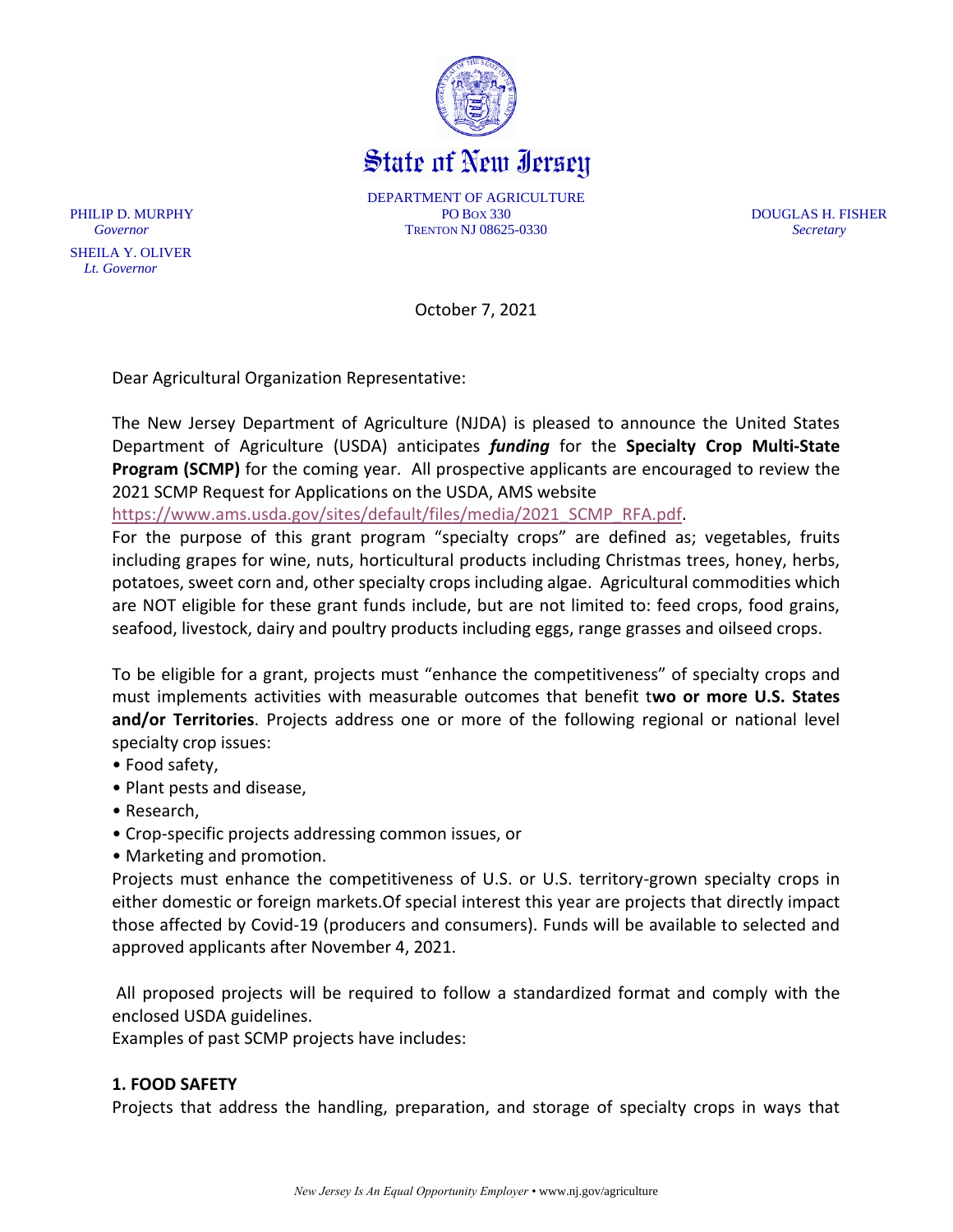reduce foodborne threats may include, but are not limited to:

- Improving detection, monitoring, control, and response to potential food safety hazards in the production, processing, and handling of specialty crops;
- Conducting research focused on issues related to (1) water quality; or (2) use of biological soil amendments of animal origin, on similar agro-ecological regions or localities; and/or;
- Strengthening regional and national traceback systems; promoting an outbreak response system that shortens the time between outbreak detection, resolution, and recovery; and improving methods for communicating with consumers about traceback of foodborne illness outbreaks.

# **2. PLANT PESTS AND DISEASE**

Projects that address threats from pests and diseases may include, but are not limited to:

- Developing safe, effective, and economical pest and disease management solutions for growers of specialty crops;
- Developing monitoring systems to enhance capabilities to predict pest and disease incidence, estimate damage, and identify valid action thresholds;
- Developing treatments for quarantine pests and diseases to maintain or open healthy markets with U.S. trading partners; and/or
- Developing diagnostic tools, particularly new ones, for plant pests and diseases and for detection of pesticide resistance in pest populations, including weeds.

# **3. RESEARCH**

Research projects are systematic studies directed toward fuller scientific knowledge or understanding of the subject studied (2 CFR § 200.1). Projects may include, but are not limited to:

- Conducting research in plant breeding, genetics, and genomics to improve crop characteristics;
- Improving production, processing, storage, and distribution efficiencies for conventionally or organically grown specialty crops;
- Reducing environmental impacts; and/or
- Improving supply chain logistics.

# **4. CROP-SPECIFIC PROJECTS ADDRESSING COMMON ISSUES**

Crop-specific projects involve collaborative efforts to address issues that affect a specific specialty crop. An acceptable project would involve a specific specialty crop that is grown commercially in several distinct and widely dispersed geographic areas or regions of the country.Conducting research to determine consumer preferences, including studies of agricultural product price decision, value-added, sensory evaluations, focus groups, and other evaluative research methods thatwill enhance the impacts of agricultural marketing and promotion efforts.

# **5. MARKETING AND PROMOTION**